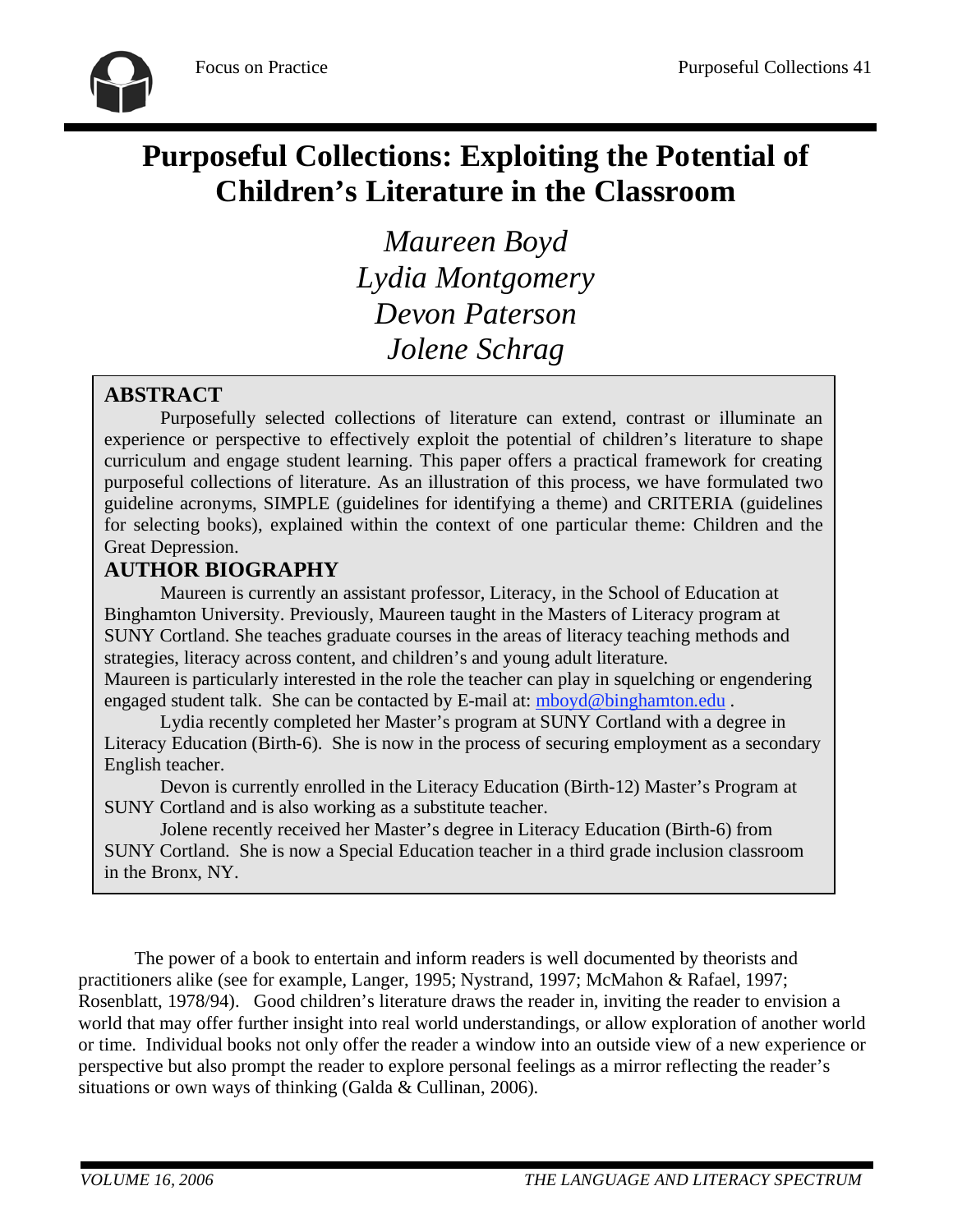

 As classroom teachers, we are well aware of the potential power of books to engage our students; and so we take great care both in the selection of read alouds for the class as a whole and in introducing appropriate books to each child for individual reading. As teachers, we understand that a well-chosen book encourages students to explore and make sense of their world. The "right" book can provide context to scaffold understanding of concepts, social norms or power relations (Ching, 2005). Literature can serve as a catalyst for engaged student talk and provide a creative interface with existing knowledge (McVee, Dunsmore & Gavelek, 2005).

 But if one book is a powerful teaching tool, how much more powerful is a collection of books purposively selected to complement each other? When grouped together, books selected to extend, contrast or illuminate an experience or perspective can more effectively exploit the potential of children's literature to shape curriculum and engage student learning. An exploration of a particular theme across content can be guided by purposively selected books, or textsets to offer students and teachers both a sense of ownership in, and responsibility for, the curriculum. Working together, both students and teachers propose connections across texts and content, and co-construct knowledge generated through inquiry and discussion. Such an exploration is not predetermined or formulaic as the same textsets can offer "dramatically different results while maintaining the core of district curriculum mandates" (Murray, Shea & Shea, 2004, p.33). Instead, as teachers contingently respond to and build upon student contributions, they can "lead from behind" (Boyd & Rubin, 2002, 2006; Wells & Chang Wells, 1992) to scaffold student learning that actively builds on student interests and needs, in ways that offer fresh and authentic insights. Purposively selected collections of literature offer new ways of addressing the curriculum as each reading of a text presents new opportunities to explore and make sense of a topic. Furthermore, each combination of texts offers connections across texts that shape construction of knowledge. Research indicates that instruction, guided by practices such as going beyond the "one sizefits-all" textbook and selecting multi-genre resources in content areas, promotes not only student motivation and engagement but also improves performance on assignments (see, for example, Murray, Shea & Shea, 2004). Research also shows how literature stimulates engaged discussions, and discussion about literature enhances meaningful connections across content, text and world. (See, for example, papers collected in Gambrell & Almasi, 1996).

 How then do we initiate this process of purposefully selecting collections of literature to explore a particular theme or particular content across literary genres? Our experiences as a teacher educator and teacher candidates suggest that while a new teacher may acknowledge that using children's literature across content is a good instructional practice, there is a gap between knowing this and knowing how to put it into practice. This paper seeks to bridge that gap by providing a practical framework of our process for use as a guide to creating purposeful collections of literature. To that end, the remainder of this paper focuses on our process of identifying a theme and organizing a collection of children's literature that can be read to or by the class as a whole to capture that theme.

 As an illustration of this process, we have formulated two guideline acronyms, SIMPLE and CRITERIA, explained within the context of one particular theme: Children and the Great Depression. We chose this theme to illustrate how trade books can provide powerful cross-content extensions to the curriculum. In this case, The Great Depression (a period taught in social studies grades 4-8), provides a focus for our explication of this process. In all our selections a child's perspective provides the reader with context for the social studies concept or time period, thus making the concept or time period more accessible and relatable. We also sought to illustrate a range in the degree of explicitness in discussing the period. Importantly, though, each of these texts offers an opportunity to extend connections across curriculum. However, while our texts were chosen with The Great Depression theme in mind, we fully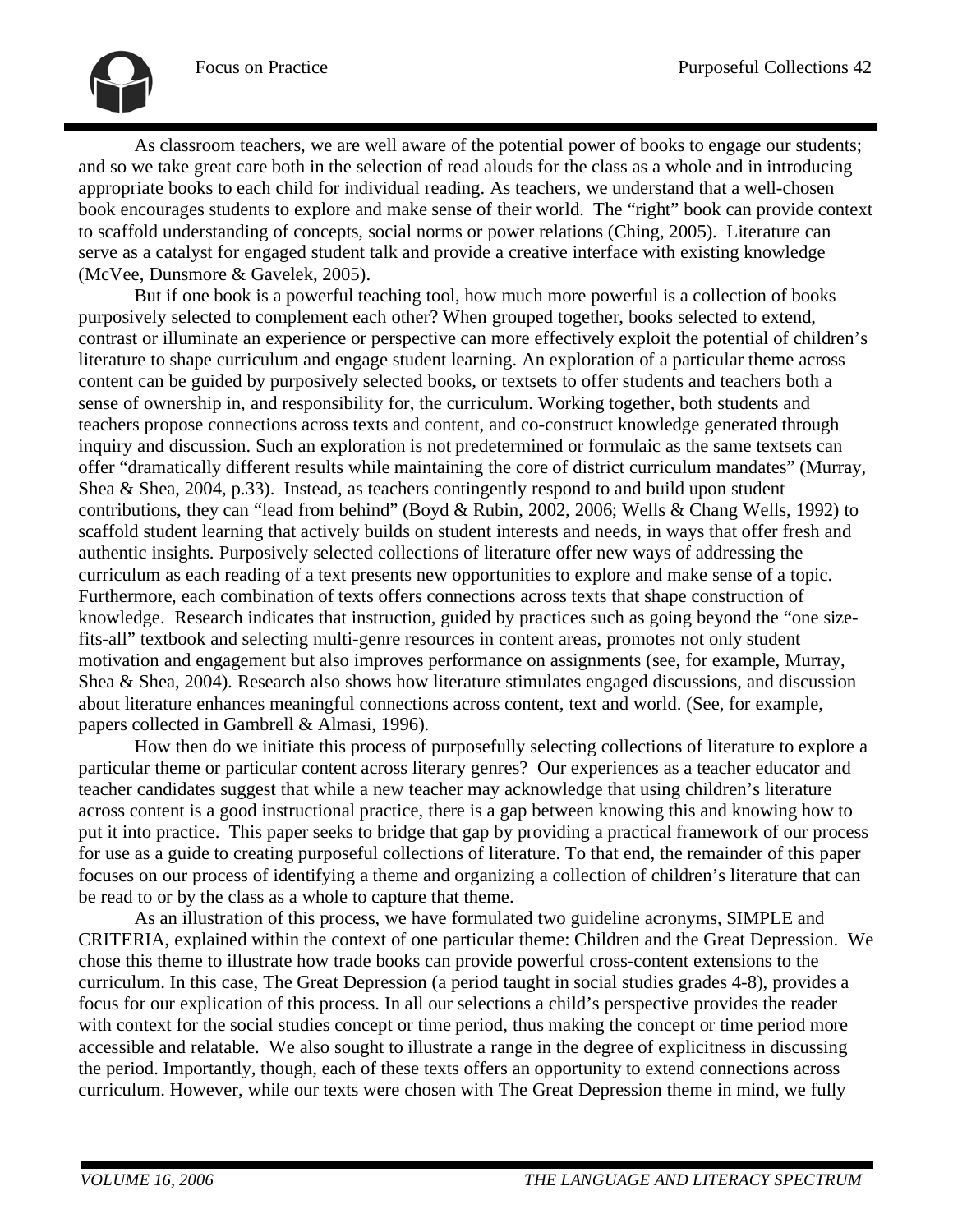j

acknowledge that the same books used in different contexts, or ordered differently, make different issues salient.

### **Why collections of children's literature?**

 The potential of an individual book to entertain, engage, enlighten and inform is exploited every day by good teachers as they select books for students to read individually or as a group. A teacher's satisfaction in finding exactly the right book for a particular student can be one of the concrete rewards of teaching. When the student finishes that text, the teacher should have the next one ready to suggest. In the following discussion, the teacher and student discuss books by Rodda (2000-2004), Farmer(2004), and Lowry (1993, 2000, and 2004).

STUDENT: I just finished the last book in the Rodda's *Deltora Quest* series, now what am I going to read? TEACHER: If you enjoyed that series, then I think you might also like *The Sea of Trolls*. OR STUDENT: Thanks for lending me *The Giver*, I liked the characters, but I wish Lowry explained what happened to Jonas after he left his village. TEACHER: I wondered the same thing myself. You might get some answers in *The Messenger*, but I recommend that you read *Gathering Blue* first.

Good teaching practices incorporate knowledge of students, their interests, and the degree of difficulty they can manage and still read for pleasure. A teacher's goal in offering choices for individual reading selections is to nurture a love for reading – what literary theorist Louise Rosenblatt (1978/1994) calls reading aesthetically: reading for pleasure- an experience which cannot be mandated. This private reader response experience is sometimes publicly shared in writing or speech during class, but the likelihood of such public experiences being an in-depth event is increased many fold when several students have read the same book.

 In this paper, we have focused on selecting books that can be read to or by the class as a whole. Discussion stimulated by a particular book or across books can facilitate engaged student opportunities to articulate and revise individual interpretations. Children's literature invites reader response to characters, events and context. A narrative text is value-laden (Bruner, 1986); it invites us to empathize with or judge character behaviors or perspectives. Purposively selected collections of texts can provide different perspectives and contexts for characters and behaviors. Such collections of children's literature can facilitate student discussion of abstract concepts such as power, status and social justice (see, for example, Ching, 2005) as students further examine social norms in relation to their world and themselves.

 Our process of identifying a theme and selecting children's literature to capture that theme is detailed below. Our love for acronyms and our teachers' drive to make things easy to remember has resulted in two guideline acronyms (SIMPLE and CRITERIA) for the process of creating purposeful collections and thus exploiting the potential of children's literature in the classroom. We have outlined our process of creating collections so that "you", the teacher, may incorporate this method into your own instructional practices. We begin by offering a simple way for you to tailor a collection of children's literature for your classroom by first identifying a theme.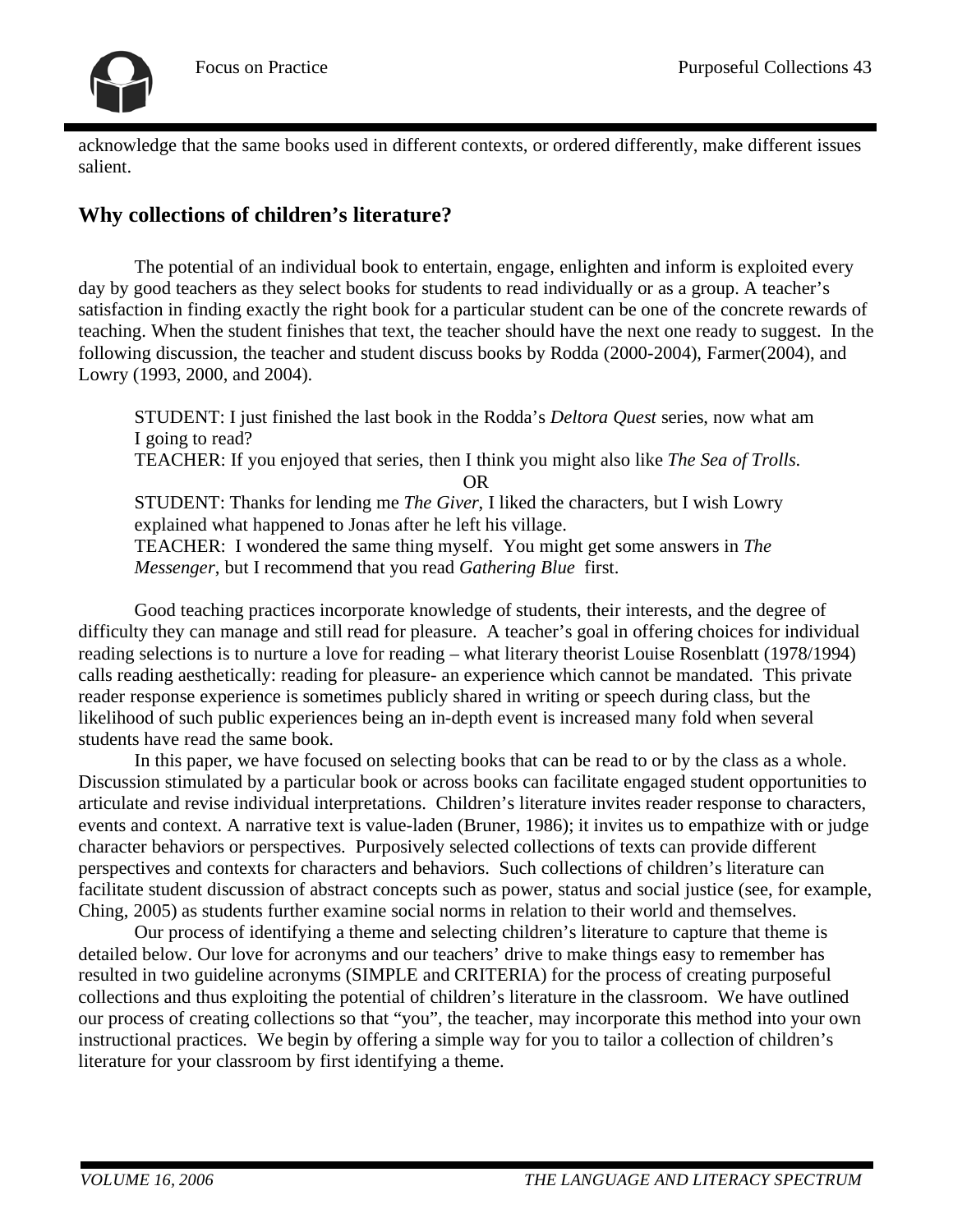

# **Choosing a theme is SIMPLE**

**S**tart with a familiar/favorite work of literature **I**ncorporate student funds of knowledge **M**ake connections to curriculum and learning standards **P**lan to make changes! Be responsive to students. Look for literature to support and extend your theme. **E**licit ideas and feedback from students, parents, and colleagues.

#### **S**tart with a familiar/favorite work of literature

As a rule of thumb it is always good to start with a text with which you are very familiar. Your excitement and interest is contagious- so if you enjoy a particular book, then you may spark your students' motivation! *Esperanza Rising* (Munoz Ryan, 2000) was a favorite of this group and it spawned several possible themes, from the struggles of adolescent girls to migrant worker issues to intergenerational families to power structures. It was set during The Great Depression, and although this factor is backgrounded, the novel provides a context to understand the everyday struggles of people during that time period.

**I**ncorporate student funds of knowledge

If you know your students, then you know how to represent them in terms of characters in texts and themes that are appropriate. For example, students that are struggling with fitting in can benefit from an understanding of sameness as shown in *The Giver* (Lowry, 1993). Often times knowing your students and knowing children's literature means that student needs can be met more powerfully by addressing them less directly. While *The Giver* does not directly address The Great Depression it does provide a forum for understanding economic and power structures by presenting a "utopia" in which there are no economic or social structures.

#### **M**ake connections to curriculum and learning standards

Literature can offer context and perspective to a particular period in time. A selection could be made to illuminate a particular period connected to the NYS Social Studies curriculum. For example, *The Bread Winner* (Whitmore, 1990) and *Bud, Not Buddy* (Curtis, 1999) are clearly set during America's Great Depression, but the great depression is also the background for *Esperanza Rising* (Munoz Ryan, 2000). Literature also stimulates student's literate dialogue and nurtures intertextual connections. Such student practices clearly meet two of the four New York State standards for English Language Arts (Standard 2: Language for Literary Response and Expression and Standard 3: Language for Critical Analysis and Evaluation).

**P**lan to make changes! Be responsive to students.

We recommend planning the collection in advance, following our criteria below, but then adjusting such plans so as to respond to student contributions. Perhaps the order in which the books are read will change based on student responses, or perhaps another book will be added or one omitted from the collection actually read by the class. For example, if you start with a text such as *Smoky Night* (Bunting, 1994) you may have planned to note racial and socio-economic structures. Perhaps you would have followed *Smoky Night* with *Roll of Thunder, Hear My Cry* (Taylor, 1976) but the students' response to *Smoky Night* may have focused on potentially positive cultural outcomes from tragedy and so instead you follow with *Esperanza Rising* (Munoz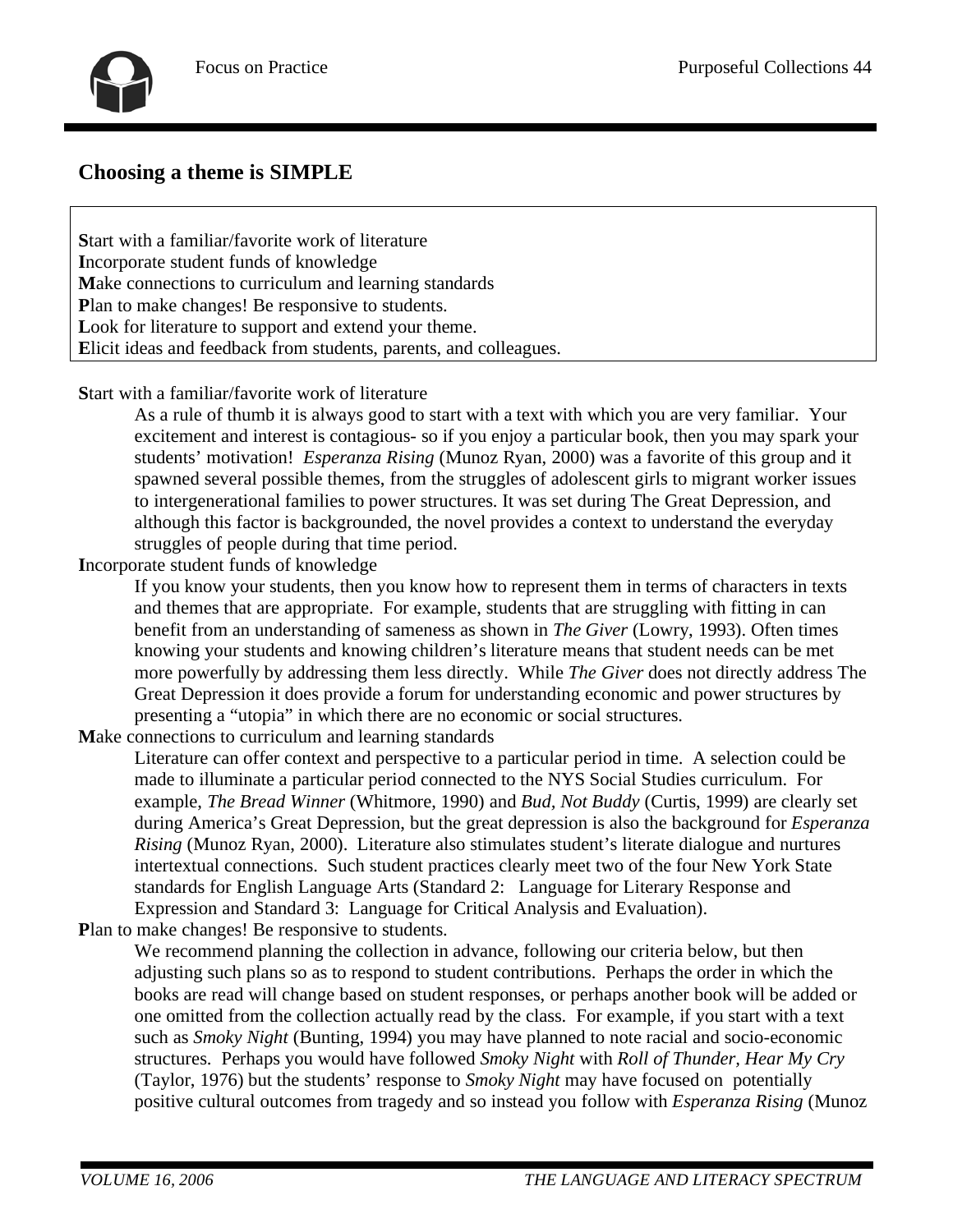

Ryan, 2000) to build further on the student initiated sub-theme. You may still direct an exploration for racial and socio-economic structures but its iteration has changed, taking direction from the students.

Look for literature to support and extend your theme.

Whatever the selected theme, it is wise to have a bank of pre-selected literature from which to draw. The order of the books will depend on student contributions and goals of theme development. For example, seemingly dissimilar texts such as *Encounter* (Yolen, 1992) and *The Giver* (Lowry, 1993) can provide different contexts for examining the notions of power and control. The discussion path to that understanding is likely to be rich with student insights and allows students to direct the scope of the classroom discourse.

**E**licit ideas and feedback from students, parents, and colleagues.

A thematic collection of children's literature is an organic creation. It is made more meaningful with contributions of its participants. What more powerful way to acknowledge a student than to act upon her suggestion? Discussing connections across literature is a useful practice for teachers and students. Through discussion with colleagues while formulating our theme*, The Thanksgiving Visitor* (Capote, 1967) was suggested by a librarian as a concluding book to our theme on The Great Depression and later *The Dust Bowl* (Booth, 1996) was suggested as a supplemental text.

### **When not just any books will do…**

 Having determined a theme, (in this case Children and the Great Depression) how, then, do we as teachers choose from the thousands of books available? To facilitate this selection, we offer the following CRITERIA for a purposeful collection of children's literature:

| <b>CRITERIA</b>                                |
|------------------------------------------------|
| Child protagonist                              |
| Represents diverse characters                  |
| Interprets subject matter in a fresh way       |
| Texts connect to each other in meaningful ways |
| Enhances/ deepens understanding of a concept   |
| <b>Relevance to theme</b>                      |
| Illuminates a new/Different perspective        |
| <b>Award-winning literature</b>                |

**C**hild protagonist

This was a requirement for every book we selected – it was an explicit criterion because we wanted all of our students to feel represented. Exploring the period of the Great Depression from a child's perspective offers students a relevant point of connection to issues that are specific to a child's experience.

**R**epresents diverse characters

We thought that this was important to consider across the collection. Incorporating books that depict a diverse cast of characters, cultures, perspectives, and issues will communicate to students the importance of considering multiple perspectives: the primary purpose of using multiple texts. Above all, we wanted to introduce students to characters that students could both relate to and learn from. Texts, *Smoky Night* (Bunting, 1994), *Roll of Thunder, Hear My Cry* (Taylor, 1976),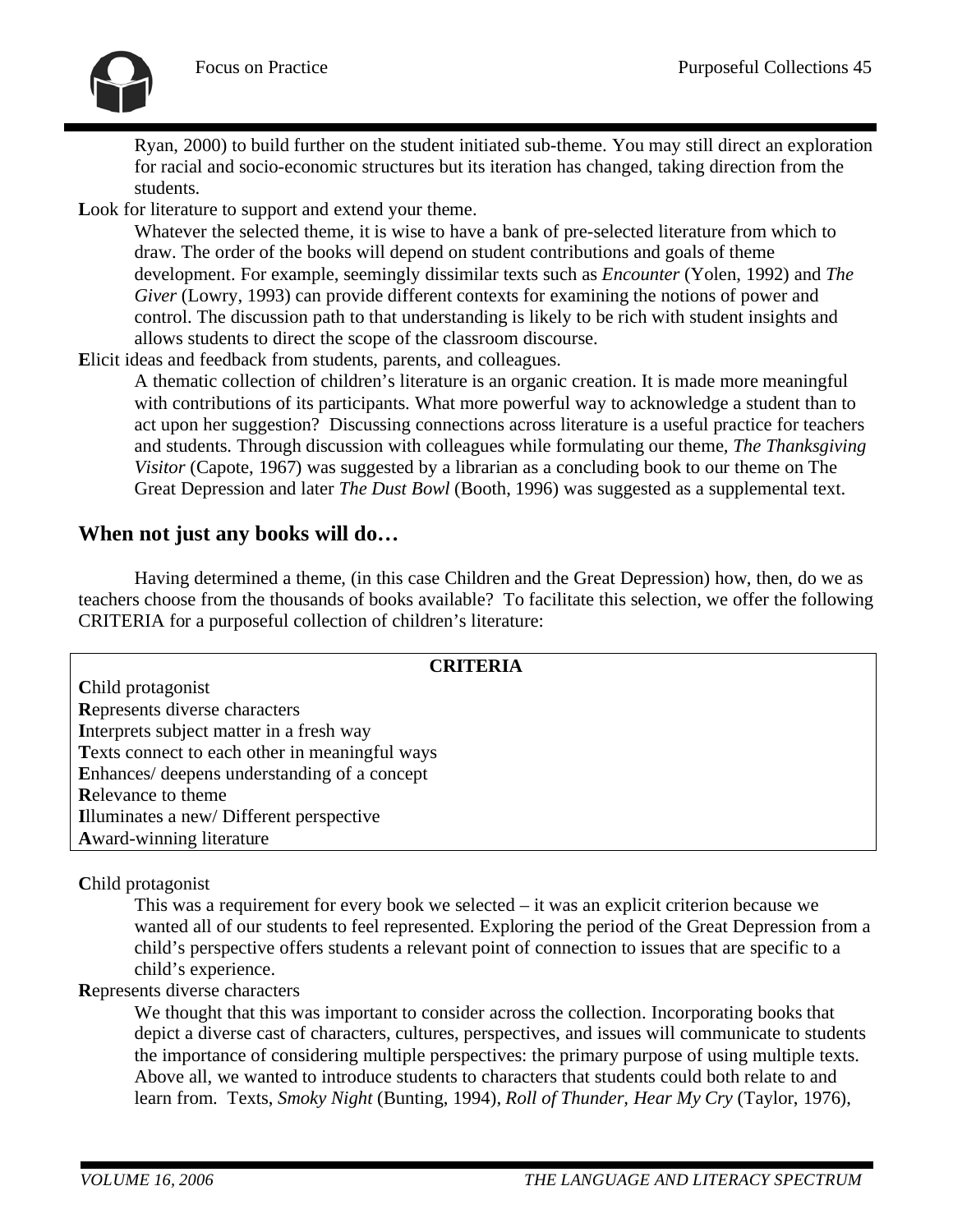

*Bud, Not Buddy* (Curtis, 1999), and *Esperanza Rising* (Munoz Ryan, 2000) are some examples. The central characters in each of these texts represent children that students can empathize with and in turn gain a better understanding of thematic concepts. Diversity and perspective are better explored across texts; collections provide potential for moving beyond the stereotype or token cultural experience toward potentially transformative understandings. Examining power and social structures across texts such as *Smoky Night*, *Roll of Thunder*, and *Esperanza Rising* from the perspective of a child invites students to identify important social problems and issues and as they read clarify their values and take reflective actions to help resolve the issue or problem. (A social action approach in Banks & Banks, 1993, p. 209).

**I**nterprets subject matter in a fresh way

This was a driving force behind the themes we chose. We wanted texts that addressed The Great Depression in a less direct but more personal way. Our selections were, therefore, unexpected: *Esperanza Rising* (Munoz Ryan, 2000), *Bud, Not Buddy* (Curtis, 1999), *The Bread Winner* (Whitmore, 1990), and *The Thanksgiving Visitor* (Capote, 1967). The political notion of a "Great Depression" is not directly recognized in *Esperanza Rising* (Munoz Ryan, 2000) and *The Thanksgiving Visitor* (Capote, 1967), but instead it is the hardships the main characters face in their personal stories that drive the students' connection to the theme.

**T**exts connect to each other in meaningful ways

A purposeful collection will offer many opportunities for intertextual connections. Within the above selections for the Great Depression, the concepts of going west to find employment and the idea that children needed to grow up quickly and become providers for their family were showcased in *Esperanza Rising* (Munoz Ryan, 2000) and *The Bread Winner* (Whitmore, 1990). Another traceable connection between two books was the idea that even with all the bigger problems occurring during the Great Depression basic children's struggles still continued. For example, in both *The Thanksgiving Visitor* (Capote, 1967) and *The Bread Winner* (Whitmore, 1990) the protagonists had to deal with bullies and face them on the playground.

**E**nhances/ deepens understanding of a concept

We felt the dual impact of a narrative text offering a child protagonist's perspective and struggles enhanced a young reader's understanding of the Great Depression. For example, the problem of bullying persisted at that time, which provides a context and perspective for the local and national issues at this time.

**R**elevance to theme

While our selected texts contained explicit and direct connections to the selected theme, we also found more indirect handling of the themes to be very effective. For example, it is not until the end of *Esperanza Rising* (Munoz Ryan, 2000) that one realizes that this story took place during the Great Depression. We felt that addressing the theme in multiple ways (across genres, perspectives, and with varying degrees of explicitness) offered a rich intertextuality.

**I**lluminates a new/ different perspective

For us, illuminating a new or different perspective was critical. Collections of literature can offer narratives with contrasting perspectives, opening eyes to how others think and behave, challenging our personal beliefs and judgments, and providing insight into our own thoughts and behaviors.

**A**ward-winning literature

We attempted to start out all our themes with award-winning books as a guide. From these notable books and our knowledge of other great children's literature, we formed connections between the books and initial new meaning beyond the original texts. We responded as a new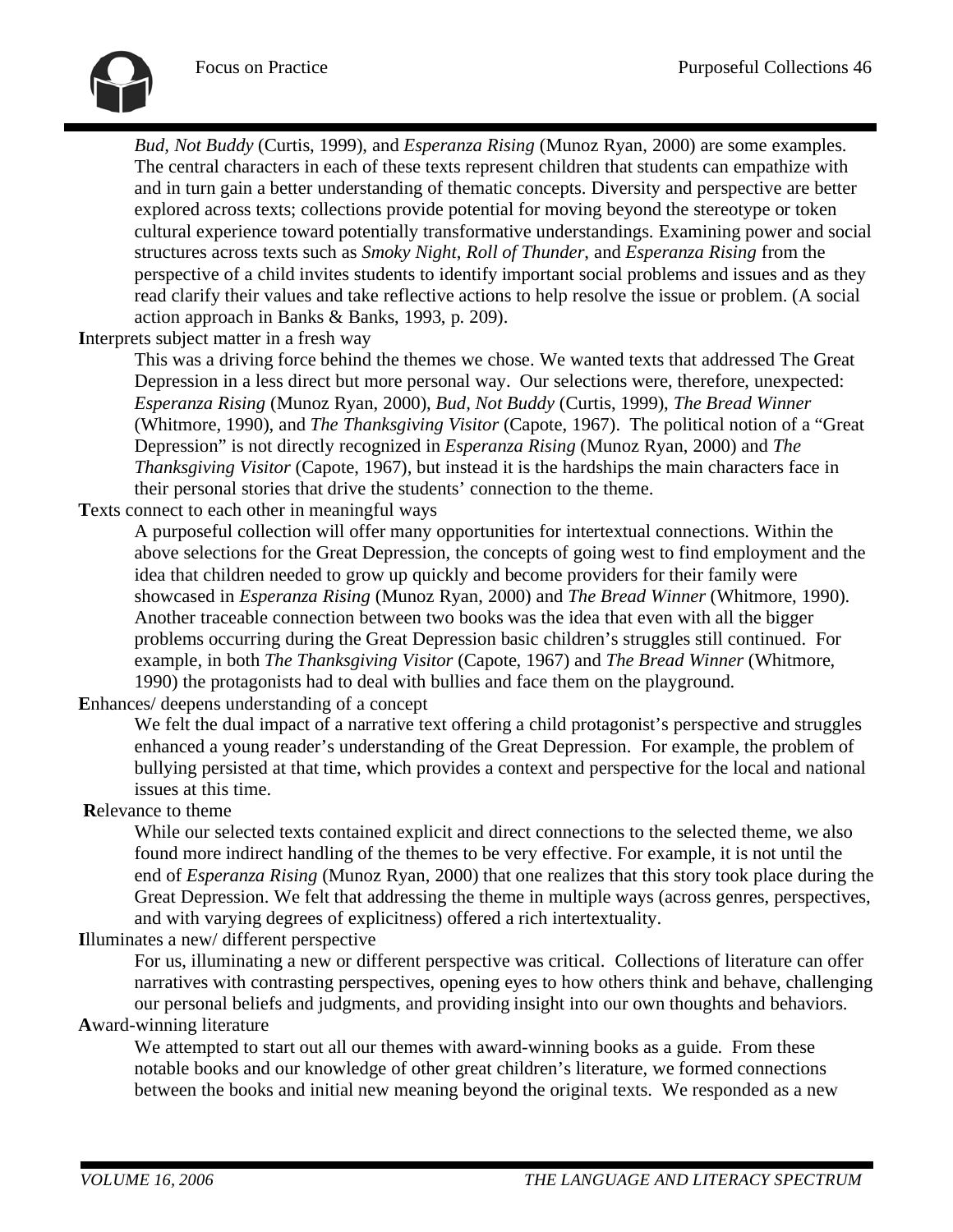

collection of books was created, as books took on new meaning, and as they were read in concert with other selections. Therefore, while award-winning texts tended to be an appropriate starting point, we did not limit our selections in this way as new texts were introduced to strengthen a collection.

### **Put 'em all together and what do you get?**

 In our selection of texts, we consciously considered varied genres and perspectives. We sought to consider how particular books resonated with others. We noted how the order in which the books were presented shaped what became salient to the students. We observed how sometimes what we considered sub-themes were more the scope of discussion than we expected. This is the beauty of a purposeful collection of children's literature – it becomes its own entity, affording its own potential to stimulate engaged student thought and discussion. In essence, the teacher can orchestrate the selection of the collection, but not the composing of the dominant themes.

 We consider the purposeful selection and ordering of texts to be an important instructional strategy. The effectiveness of this strategy is shaped by the teacher's knowledge of children's literature and her ability to appropriately select books that not only meet student and curriculum needs but also engender intertextual connections across and within texts. These connections can stimulate student critical thinking and understanding of context, content or theme. Purposively selected collections of children's literature can help meet curricular objectives while also providing a space for students to explore and direct the scope of their learning. Indeed, such collections, when coupled with the teacher's ability and willingness to welcome and accept student contributions and to contingently respond to student needs and interests, can form a shared bed of experience to which members of the class can relate to and identify. Once again, the teacher is key to whether the potential of literature is unlocked.

### **References**

- Banks, J. & Banks, C. (1993). *Multiple education: Issues and perspectives*. Boston: Allyn and Bacon.
- Booth, D. (1996). *The dust bowl*. Buffalo, NY: Kids Can Press.
- Boyd, M. & Rubin, D. (2002). Elaborated student talk in an elementary ESL classroom. *Research in the Teaching of English, 36*, 495-530.
- Boyd, M. & Rubin, D. (2006). How contingent questioning promotes extended student talk: The function of display questions. *Journal of Literacy Research, 38*,
- Bruner, J. (1986). *Actual minds, possible worlds*. Cambridge, MA: Harvard University Press.
- Bunting, E. (1994). *Smoky night*. San Diego, CA: Harcourt.
- Capote, T. (1967). *The thanksgiving visitor*. New York, NY: Knopf Publishing Group.
- Ching, S. (2005). Multicultural children's literature as an instrument of power. *Language Arts, 83*(2), 128-137.
- Curtis, C. R. (1999). *Bud, not buddy*. New York, NY: Doubleday Dell Books.
- Farmer, N. (2004). *The sea of trolls*. New York, NY: Simon & Schuster.
- Galda, L. & Cullinan, B. (2006). *Literature and the child (6th Ed.).* Belmont,

CA: Wadsworth.

Gambrell, L., & Almasi, J. (1996). *Lively discussions: Fostering engaged reading*. Newark, DE: International Reading Association.